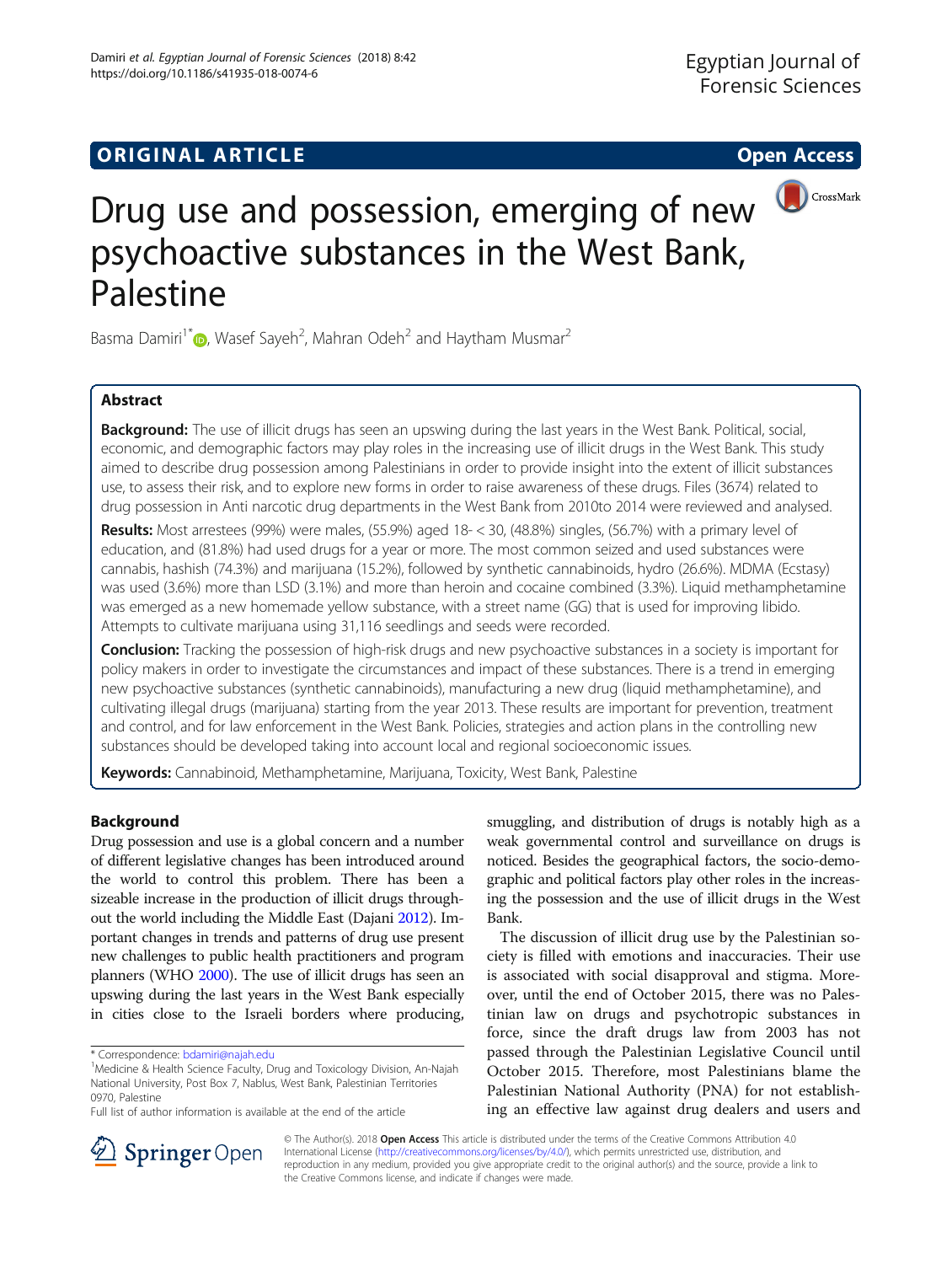enforce it. The PNA believes that the absence of forensic service facilities and equipment for testing, especially for new psychoactive substances (NPS), is a major reason for the lack of legal validity of its justice system while the Palestinian society believes that the PNA needs to make more efforts to combat drug crimes and prosecute offenders. Due to all socio-economic-political factors, drug use and possession took a place among Palestinians and spread among them in the last decades in an ascending phase. Therefore, tracking the use of new psychoactive substances (NPS) in a society is important for policy makers in order to investigate the circumstances and impact of these substances.

High-risk drugs and new psychoactive substances can cause adverse effect of the user including dependence, psychological, or social problems or places the person at a high risk of such harm. The emergence of NPS has become an increasing problem in recent years as they are designed to circumvent legislation and therefore, law enforcement agencies and analytical laboratories are in a permanent state of playing catch up (Smith and Morley [2017\)](#page-7-0). They are mostly synthetic chemicals and many of them are derived from natural products. Although they can be classified by their clinical effects stimulant-type, their toxicity remains to be elucidated. They are available and affordable in many countries and sold under different names including brand names such as Mr. Nice guy, Tripe, Mabsatone, Mastalone and Spice/K2 or under their traditional drug names such as Lysergic acid diethylamide (LSD) or Methylenedioxymethamphetamine (MDMA) Ecstasy. As a result, many users do not know exactly what NPS they have used (Feng et al. [2017](#page-7-0)). Synthetic cannabinoids constitute the majority of NPS items and analogues of Δ9-tetrahydrocannabinol from cannabis.

The use of systemic research on substance use is still lacking in the Palestinian Territories. There are few studies that have been conducted in the West Bank, East Jerusalem, and Gaza in order to determine the extent of drug use among Palestinians (Massad et al. [2016;](#page-7-0) Stulhofer et al. [2016](#page-7-0); Damiri et al. [2018](#page-7-0)). To the authors' best knowledge; there are no studies that have described illicit drug possession in Palestine. Studying drug possession can provide insight into the extent of illicit substance use and can assess the risk of these drugs, and explore new forms in order to raise awareness of these drugs. This study is a part of ongoing studies that aim to achieve a comprehensive understanding of the extent of the drug use and possession among Palestinians. The overall objective of this study was to provide insight into the extent of illicit substance possession among Palestinians in the West Bank. Specifically, it aimed to explore the main high-risk possessed drugs and users and their characteristics and trends in drug use and possession.

## Methodology

## Data source

Data analysed in this study were derived from files of persons convicted of illegal drug possession in all anti-narcotic departments in the West Bank from the year 2010 to 2014. This includes illegal drug possession, manufacturing of new illegal drugs, and marijuana cultivation. Confidentiality was assured by keeping the data in a safe place and by using codes instead of names.

#### Variables

Variables related to the person convicted of drug possession: Age, place of living, type of work, place of work, level of education, marital status, number of years of using drugs and type of drug used, and previous drug accusation. Variables related to the seized illegal drug: Type of illicit drug seized, weight, number of pills or seeds or seedlings. Hydro here means synthetic cannabinoids in all different market names in the West Bank such as Mr. Nice guy, Spice/K2, Mabsatoon, Mastaloon, Eve, Mariam, and Joker.

## Data analysis

Statistical Product and Service Solutions (SPSS) (version 16, IBM Corporation) was used for data entry and analysis. Variables were described using means, standard deviations, and percentages wherever appropriate.

## Ethics

The study was carried out in accordance with the ethical standards, Declarations of Helsinki. Approval was obtained from Institutional Review Board (IRB) at An-Najah National University in Palestine prior to the research conduction and the general police department approval was obtained. Confidentiality was assured by keeping the data in a safe place and by using codes instead of names. All the information were available for the research team only.

#### Results

From the year 2010 to 2014, there were 3674 cases of drug possession in all anti-narcotic departments in the West Bank. Most drug- possession cases were reported in the North of the West Bank (43%,  $n = 1576$ ) followed by the Center (35%,  $n = 1271$ ) and then the South (22%,  $n = 827$ ) with sharp increase in number of cases in the years 2013–2014 (Additional file [1\)](#page-6-0).

## General characteristics

About 99% of persons convicted with drug possession were young males, 1.9% were in the age group < 18 years, and the majortiy (59.6%) in the age group 18–30 years (Table [1\)](#page-2-0).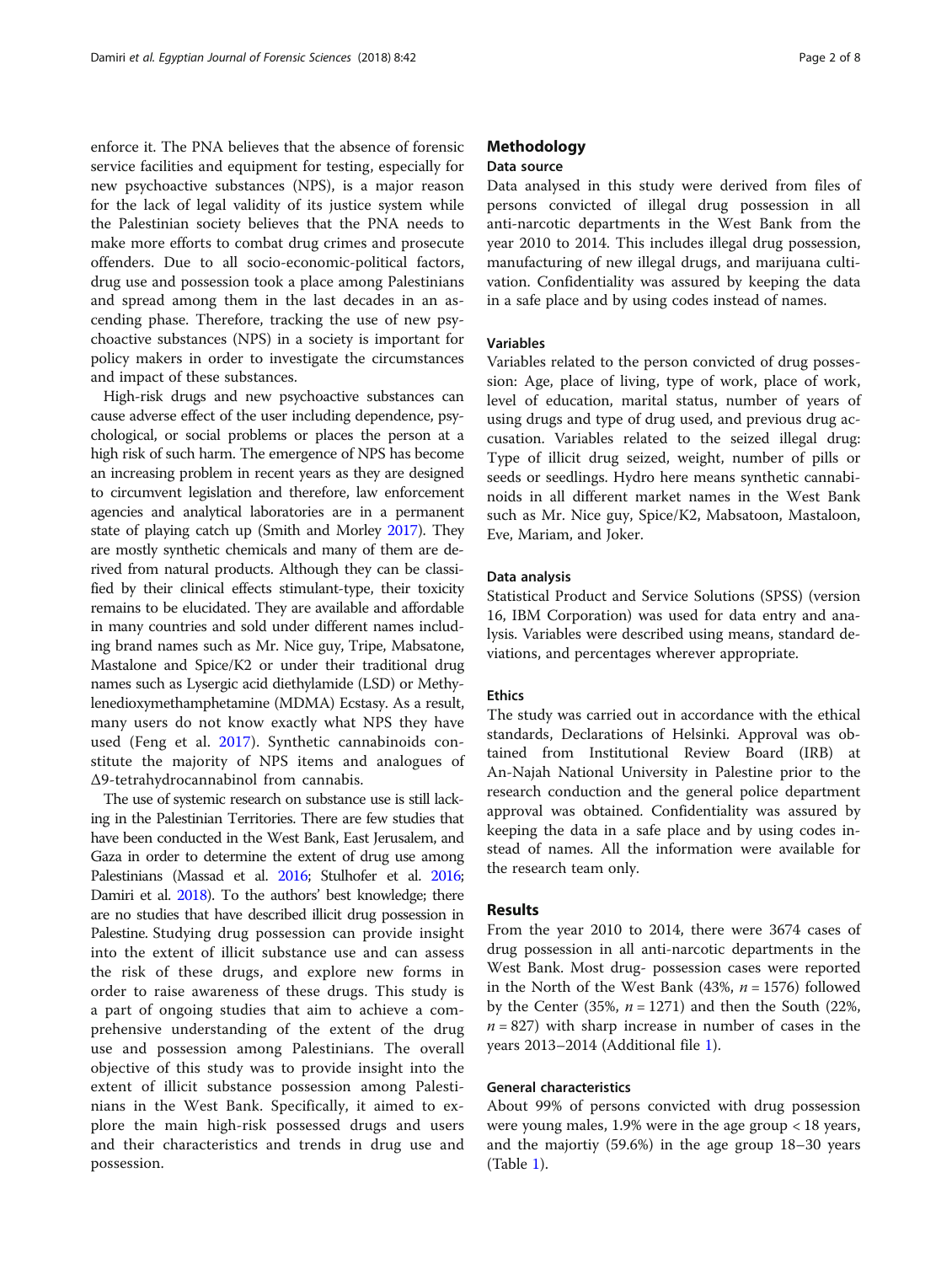| Age group    | Year              |      |                   |      |                   |      |                   |      |                   |      |
|--------------|-------------------|------|-------------------|------|-------------------|------|-------------------|------|-------------------|------|
|              | $2010$ (no = 648) |      | $2011$ (no = 601) |      | $2012$ (no = 605) |      | $2013$ (no = 851) |      | $2014$ (no = 969) |      |
|              | no                | %    | no                | %    | no                | %    | no                | %    | no                | %    |
| < 18         | 18                | 2.8  | 13                | 2.2  | 8                 | 1.3  | 16                | 1.9  | 13                | 1.3  |
| $18 - 30$    | 305               | 47.1 | 328               | 54.6 | 332               | 54.9 | 509               | 59.8 | 578               | 59.6 |
| $30 - 40$    | 211               | 32.6 | 162               | 27.0 | 162               | 26.8 | 213               | 25.0 | 252               | 26.0 |
| $41 - 65$    | 100               | 15.4 | 87                | 14.5 | 92                | 15.2 | 99                | 11.6 | 112               | 11.6 |
| >65          | $\mathbf{0}$      | 0.0  |                   | 0.2  | 3                 | 0.5  |                   | 0.1  | 0                 | 0.0  |
| Missing data | 14                | 2.2  | 10                | .7   | 8                 | 1.3  | 13                | 1.5  | 14                | 1.4  |
| Total        | 648               | 100  | 601               | 100  | 605               | 100  | 851               | 100  | 969               | 100  |

<span id="page-2-0"></span>Table 1 Age distribution of captured persons with seized substances

According to level of education, most of them (56.7%) with primary level, and 30.3% with high school level, while 0.8% were illiterate (Table 2). Around 90.1% of them were Palestinian from the West Bank and 7.5% were Palestinian with Israeli nationality, 49% were singles, 3.0% were students, 72.3% were workers, 64.4% work in the West Bank and 33.2% work in Israel. Around 76.5% of the suspected persons with seized illicit drugs are currently drug users and around 82.1% of them have used drugs for 1 year or more, and 47% of them had convicted previous offenses at least once in their lifetime. Most of the suspected persons (79.2%) live in the West Bank: 45.7% in cities, 37.6% in villages and 9.6% in refugee camps (Table 2). Moreover, 76.3% live in the same governorate where the substances were seized with more cases in cities than in villages and refugee camps.

## Classification of seized and used drugs

The most common substance seized in relation to both the number of cases (88.7%) and all seized substances (68.3%) is cannabis in forms of hashish (56.3%), and

marijuana (5.8%) followed by synthetic cannabinoids (hydro; 26.6%) (Table [3](#page-3-0)). Around 14% of seized substances were pills. MDMA (ecstasy) was the most common seized (6.8%) followed by LSD (3.1%) and other prescribed pills such as benzodiazepam (i.e. clonex) (2.0%), tramadol (0.6%), diazepam (i.e. assival) (0.5%), and methadone (0.2%). Cocaine was seized more than heroin (2.8% and 1.7%; respectively). Non-specific drugs here are either substances or pills that were not identified in anti-narcotic center before sent to be analysed in the forensic lab at the time they were seized. A homemade yellow liquid samples were seized under a street name called GG and as alternative to sildenafil (Viagra). The liquid was analysed and reported as homemade liquid methamphetamine.

The based weights of the substances were as the following: Hydro (51.53 Kg) was the most seized followed by hashish (43.84 Kg), marijuana (32.09 Kg), heroin  $(2.82 \text{ Kg})$ , khat  $(2.3 \text{ Kg})$ , and finally cocaine  $(0.29 \text{ Kg})$ . Based on number and type of pills, ecstasy was most seized (10,219 pills) followed by LSD (2444), clonex

Table 2 Socio-demographic data of suspected persons captured with seized substances

| Level of education | no (%)      | occupation     | no (%)      | Place of Work                                              | no (%)      | Place of living       | no (%)      |
|--------------------|-------------|----------------|-------------|------------------------------------------------------------|-------------|-----------------------|-------------|
| <b>Illiterate</b>  | 29 (0.8)    | Workers        | 2653 (72.3) | West Bank                                                  | 2028 (64.4) | West Bank             | 2909 (79.2) |
| Primary            | 2083 (56.7) | Students       | 110(3)      | Israel                                                     | 1046 (33.2) | Jerusalem             | 402 (10.9)  |
| High school        | 631 (30.3)  | Employee       | 136 (3.7)   | Others                                                     | 5(0.2)      | Israel                | 277(7.5)    |
| Undergraduate      | 331 (9)     | Unemployed     | 316 (8.6)   |                                                            |             | Others                | 29(0.8)     |
| Graduate           | 11(0.03)    | Others         | 353 (9.6)   |                                                            |             |                       |             |
| Missing data       | 589 (16.1)  | Missing data   | 107(2.9)    | Missing data                                               | 68 (2.2)    | Missing data          | 57 (1.6)    |
| Years of drug use  | no (%)      | Drug addiction | no (%)      | Previous conviction<br>of second or<br>subsequent offenses | no (%)      | <b>Marital Status</b> | no (%)      |
| $<$ 1              | 504 (17.9)  | Yes            | 2810 (76.5) | Yes                                                        | 1281 (34.9) | Single                | 1793 (48.8) |
| $1 - 5$            | 1007 (35.8) | No             | 469 (12.8)  | No.                                                        | 2015 (54.8) | Married               | 1734 (47.2) |
| $5 - 10$           | 635 (22.6)  |                |             |                                                            |             | Others                | 74(2)       |
| >10                | 470 (16.7)  |                |             |                                                            |             |                       |             |
| Missing data       | 194 (6.9)   | Missing data   | 39 5 (10.8) | Missing data                                               | 378 (10.3)  | Missing data          | 74 (2)      |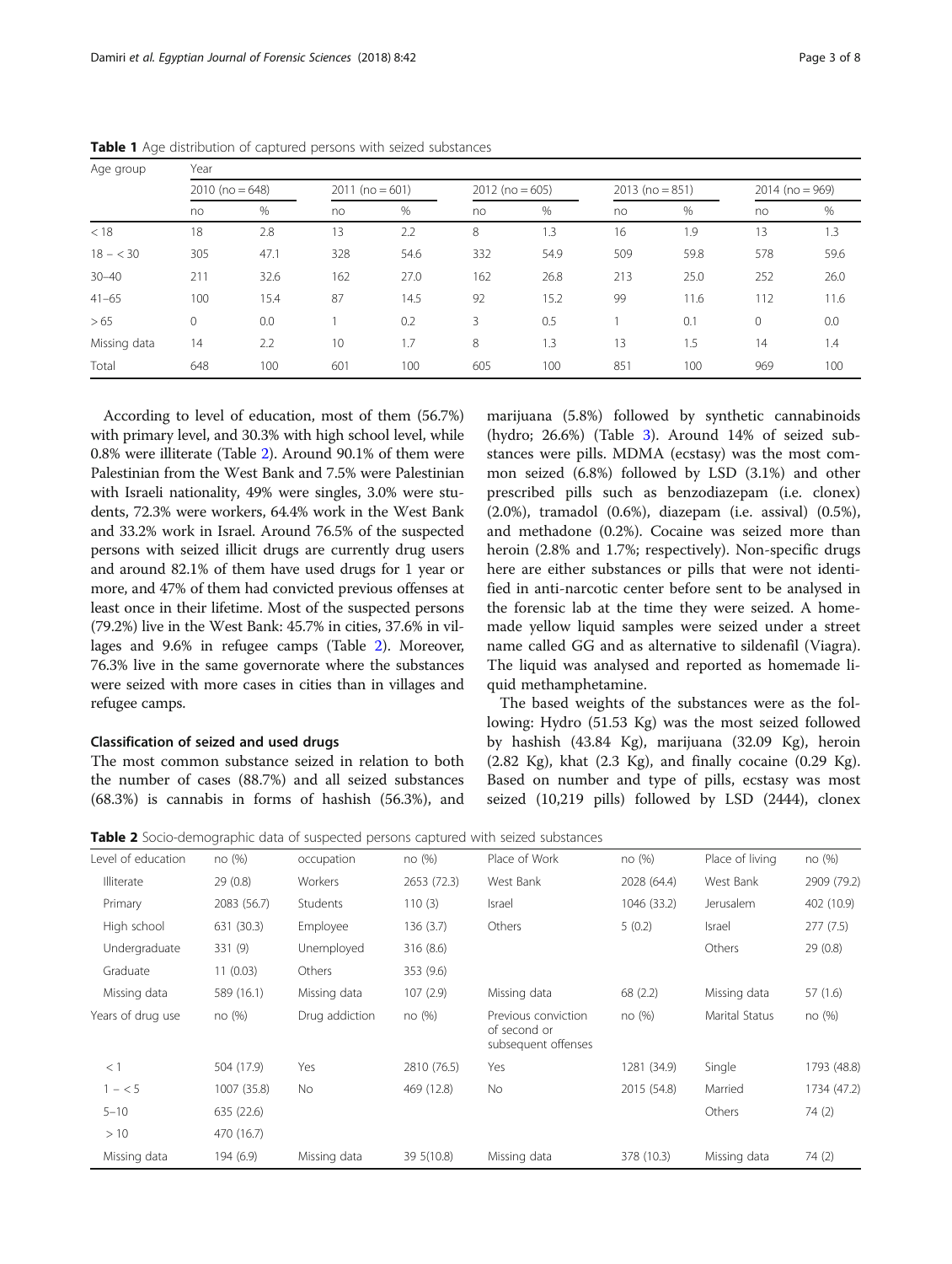<span id="page-3-0"></span>

| <b>Table 3</b> Type of possessed substances in relation to the  |
|-----------------------------------------------------------------|
| number of cases and in relation to all seized substances in the |
| West Bank across the years 2010-2014                            |

| Seized substances                   | Seized substances<br>in relation to the<br>number of cases |      | Seized substance in<br>relation to all seized<br>substances |  |  |
|-------------------------------------|------------------------------------------------------------|------|-------------------------------------------------------------|--|--|
|                                     | no (%)                                                     | no   | Based Weight<br>in gm or n <sup>a</sup>                     |  |  |
| Hashish                             | 2068 (56.3)                                                | 1704 | 43,844.32                                                   |  |  |
| Marijuana                           | 213 (5.8)                                                  | 181  | 32,086.27                                                   |  |  |
| Hydro                               | 977 (26.6)                                                 | 835  | 51,526.6                                                    |  |  |
| Cocaine                             | 63(1.7)                                                    | 57   | 290.8                                                       |  |  |
| Heroin                              | 104(2.8)                                                   | 92   | 2823.5                                                      |  |  |
| Ecstasy                             | 251(6.8)                                                   | 221  | $10219^a$                                                   |  |  |
| Tramadol                            | 21(0.6)                                                    | 19   | 388 <sup>a</sup>                                            |  |  |
| Clonex                              | 72 (2.0)                                                   | 58   | 740 <sup>a</sup>                                            |  |  |
| Assival                             | 20(0.5)                                                    | 18   | $465^{\circ}$                                               |  |  |
| Methadone                           | 6(0.2)                                                     | 5    | 52 <sup>a</sup>                                             |  |  |
| LSD                                 | 113(3.1)                                                   | 105  | 2440 <sup>a</sup>                                           |  |  |
| Seeds and seedlings                 | 84(2.3)                                                    | 79   | $31116^a$                                                   |  |  |
| Khat                                | 10(0.3)                                                    | 9    | 2309.2                                                      |  |  |
| <sup>b</sup> Non-specific substance | 13(0.4)                                                    | 10   | 371 <sup>a</sup>                                            |  |  |
| 2 or more substances                | 1031(28.1)                                                 |      |                                                             |  |  |
| Total                               | 3674 (100)                                                 | 3979 |                                                             |  |  |

<sup>a</sup>numbers of seized pills

<sup>b</sup>Non-specific: new form substances that were not recognized at the time of the capturing and were sent to the forensic lab to be identified

(740), assival (465) and tramadol (388) and lastly methadone (52). Eighty-four reported cases of cultivation of marijuana were reported with 31,116 seeds and seedlings of cannabis. Around 28.1% of the suspected had possessed two or more substances at the same time.

About 76.5% of the captured persons with seized substances were drug users and 34.9% of them were captured previously with seized illicit substances (Table [2](#page-2-0)). The most frequent drug that had been used was cannabis, hashish (74.3%) and marijuana (15.1%) either alone or as a part of combination followed by synthetic cannabinoids, hydro (26.6%) (Table [4](#page-4-0)). Cocaine or heroin alone were more used than ecstasy alone while in a combination with other drugs, ecstasy was more used than cocaine and heroin. In addition to that, 5.3% of users use three or more drugs at the same time (Table [4](#page-4-0)).

Besides being the most used, hashish was the most dominant drug seized (68.4%) until the year 2013. A sharp decrease in natural cannabinoids, hashish and marijuana, use and possession in the years 2013 and 2014 was reported in favor to a sharp increase in the used and seized synthetic cannabinoids, hydro (Fig. [1](#page-4-0)). In general, there was a clear trend of using synthetic cannabinoids and liquid amphetamine starting from the year 2013 in prefer to other used or seized substances (Fig. [1](#page-4-0)).

#### **Discussion**

The problem of illicit drug use has markedly increased through the recent years among Palestinian population. This study has explored risk of drug possessions on the Palestinian society in two main aspects, socially and mentally. These factors include the age of the drug users, their level of education, the type and the duration of using illicit drugs, and combination of illicit drugs use. These factors can assess the danger of this problem on the Palestinian society.

A survey done by the National Survey of Drug Use and Health (NSDUH) in 2013 demonstrated that the highest percentage of those who use illicit drugs in USA fall in the age category of 18–25 years. In this study, the majority (55.9%) of drug users and possessors were young adult males (18- < 30 years). This age is considered to be the age of pursuing high education and marriage in the Palestinian society. Most of the suspected were singles, workers, and with low level of education as 56.7% of them had finished only primary school and 3.5% were students at the time of the study. Only 9% had finished bachelor degrees. In fact, there was a sharp decrease in the number of drug users with increasing the level of education. In a study done in Iran, 39% of illicit drug users were illiterate or had primary education compared to only 5.3% of the none users group (Naserzadeh [2013](#page-7-0)). Attention should be paid through social media and educational campaigns to the role of school dropout in this problem.

Globally, cannabis is probably the most widespread and commonly used illicit drug (WHO [2000\)](#page-7-0). According to the World Drug Report in 2014, an estimation of 3.8% of the general population of the world has used cannabinoids as illicit drugs (UNDOC [2014](#page-7-0)). In most countries, rates of cannabis use are generally higher in younger adults, and higher amongst males than females (WHO [2000](#page-7-0)). In the United States, there was a 59% increase in cannabis-related emergency visits and a 14% increase in cannabis-related treatment admissions (SER-VICES [2014\)](#page-7-0). Cannabis use is responsible for 0.8% of disability adjusted life years worldwide in 2010 (UNDOC [2014](#page-7-0)). Similar to other parts of the world, cannabinoids, either natural or synthetic, were the most commonly illicit drug seized and used in the West Bank in the years 2010–2014. The cause of this high frequency of cannabis use among drug users may be contributed to its relatively low price when compared to other illicit drugs and the availability of their products (Damiri et al. [2018](#page-7-0)). Moreover, most drug users had initiated drug use in their adolescence making them at higher risk for the psychosocial complications of cannabis drug use (Chadwick et al. [2013\)](#page-6-0). There is a strong evidence of the major negative impact of the initiation of cannabis use in early age (UNDOC [2014\)](#page-7-0). The initiation and use among youth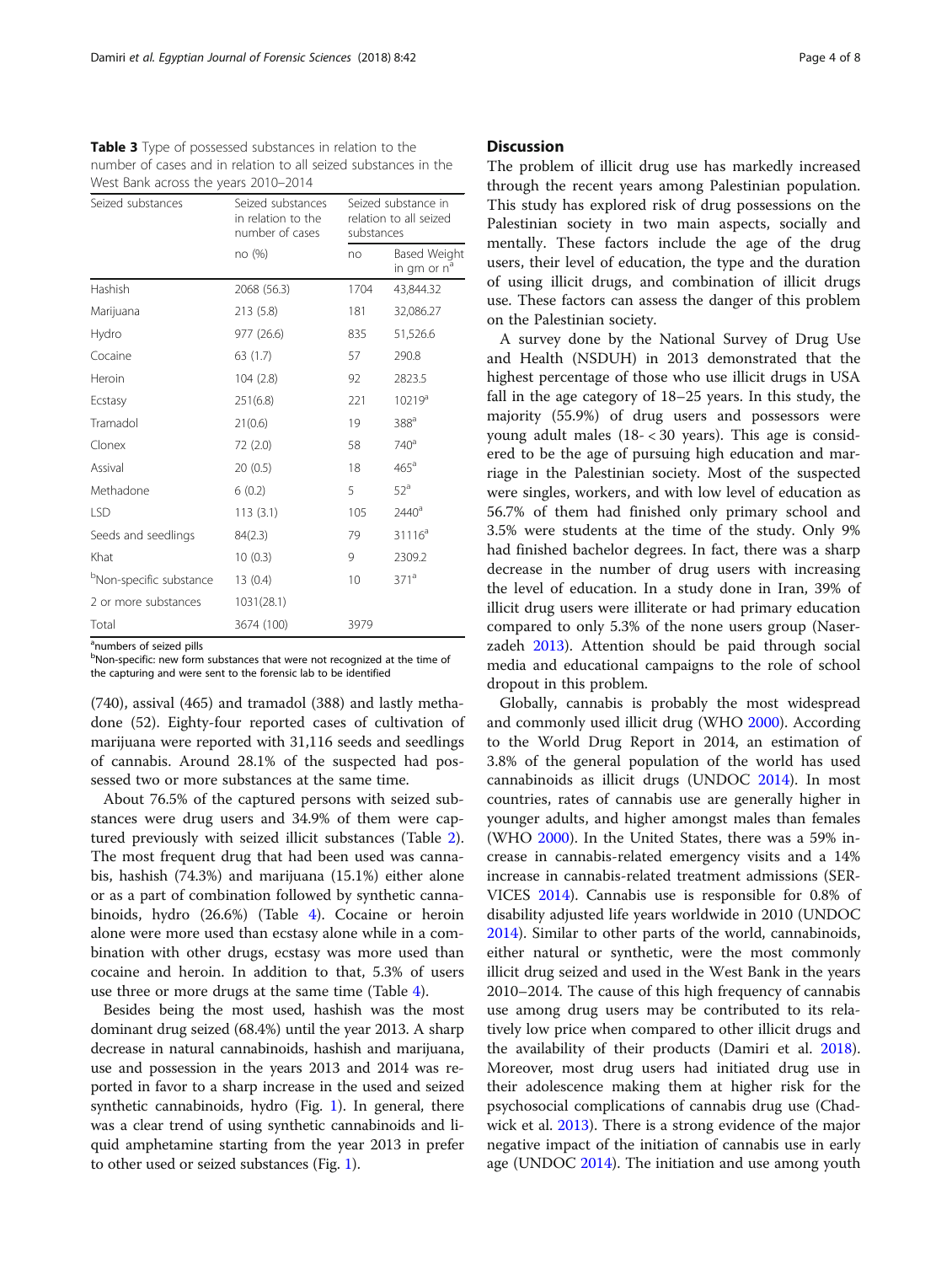<span id="page-4-0"></span>Table 4 Substances used by suspected persons captured with seized substances in the years 2010–2014

| $N = 2810$                  | Used substances    | no(%)       | Used substances      | no (%)      |
|-----------------------------|--------------------|-------------|----------------------|-------------|
| Cannabis                    | Hashish            | 1192 (42.4) | Hashish all          | 2088 (74.3) |
|                             | Marijuana          | 75(2.7)     | Marijuana all        | 425 (15.2)  |
| Synthetic cannabinoids      | Hydro              | 299 (10.6)  | Hydro all            | 748 (26.6)  |
| Amphetamine-type stimulants | Ecstasy            | 15(0.5)     | Hashish+Marijuana    | 340(12.1)   |
|                             | Ecstasy All        | 101(3.6)    | Hashish+Hydro        | 439 (15.6)  |
|                             | Non-specific drugs | 18(0.6)     | Marijuana+Hydro      | 10(0.4)     |
| Prescribed drugs            | Tramadol           | 7(0.2)      | Hashish+Cocaine      | 33(1.2)     |
|                             | Clonex             | 5(0.2)      | Hashish+Ecstasy      | 84(3.0)     |
|                             | Assival            | 3(0.1)      | Khat                 | 7(0.2)      |
| Opioids                     | Heroin             | 29(1.0)     | 3 or more substances | 150(5.3)    |
|                             | Methadone          | 1(0.0)      | Missing Data         | 69(2.5)     |
| Cocaine                     | Cocaine            | 33(1.2)     |                      |             |
|                             | Cocaine all        | 66(2.3)     |                      |             |

and young adults is of particular concern due to the established increased risk of harm such as other drug use and dependent drug use, a risk of heavy dependence, lung problems, memory impairment and psychosocial problems (UNDOC [2014\)](#page-7-0). Taking into account that most of the drug users were young adults, 81.1% of the users had illicit drug for more than 1 year and 5.3% of them had used two or more substances at the same time indicating that they were addict. In fact, 39.3 and 16.7% had used illicit drugs for more than 5 or 10 years; respectively. Emerging evidence also suggests that heavy cannabis use by adolescents increases the risk of depression and schizophrenia in later life, especially in individuals who already have a vulnerability to develop a psychiatric syndrome (Radhakrishnan et al. [2014](#page-7-0); Chadwick et al. [2013](#page-6-0)).

Moreover, there is an increase in trials to produce these drugs locally. Cannabis cultivation emerged in 2013 and 2014 indicating that the young adults are implicated in the field of drugs farming, marketing and abusing. This signifies the burden of cannabinoids use on the personal and governmental levels through the money wasted on cannabinoids use and its implications on health and economy (Arseneault et al. [2002](#page-6-0)).

Many studies had demonstrated the health effect of synthetic cannabinoids (2010, Every-Palmer [2010\)](#page-7-0). These side effects are not similar to those caused by the use of natural cannabinoids and may indicate the presence of potential synthetic additives and toxicants that cause these symptoms (Willey [2009\)](#page-7-0). A sharp decrease in the numbers of both hashish users and cases with seized

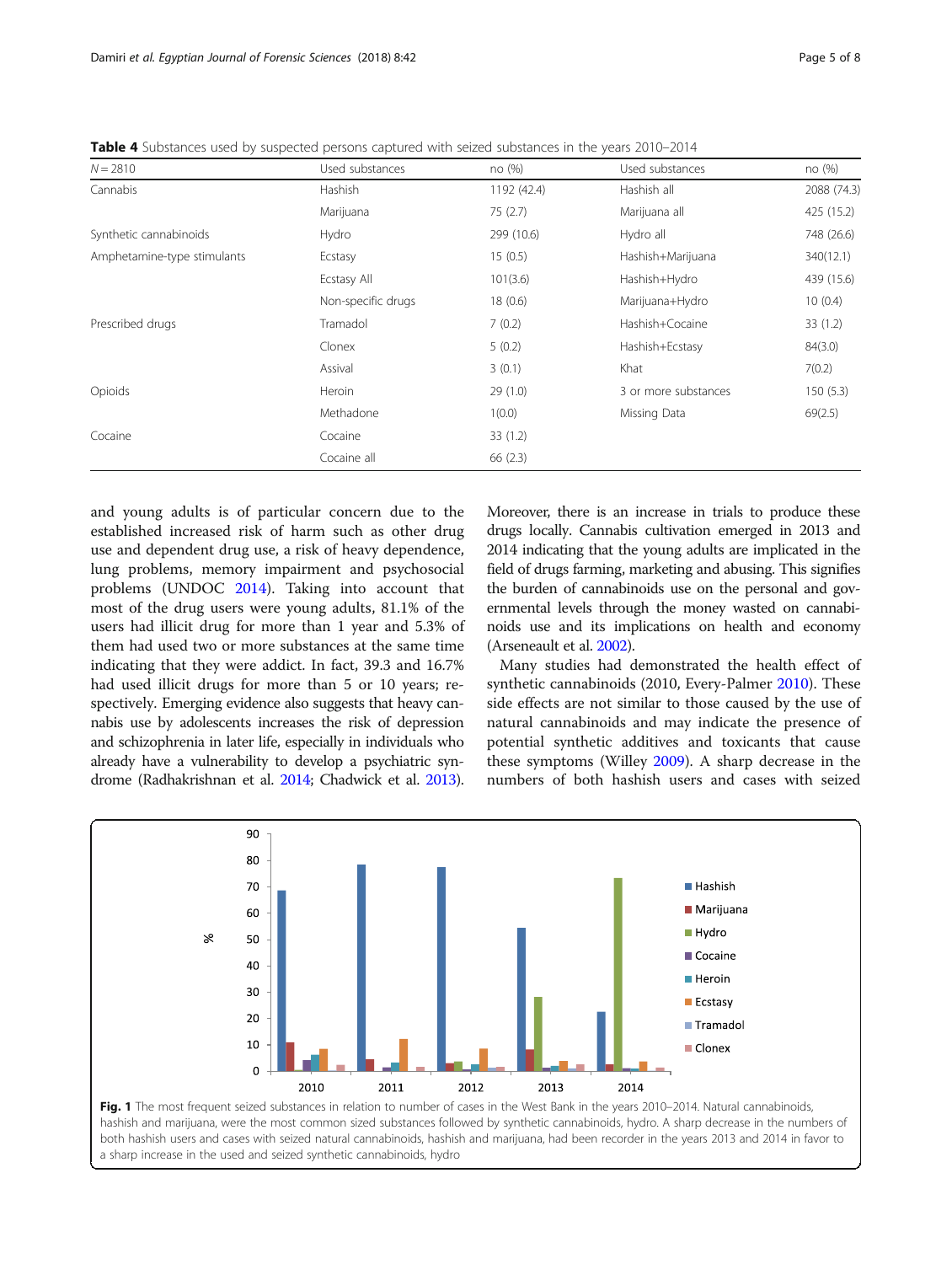hashish had been recorder in the years 2013 and 2014 in favor to a sharp increase in the used and seized hydro. Hydro is a powerful synthetic drug which mimics marijuana but more potent and more dangerous as the addiction rate is higher and long-term health effects are unknown. The use of synthetic cannabinoids in the West Bank is magnified by the fact that synthetic cannabinoids are substandard and counterfeited in certain cities in the West Bank. Synthetic cannabinoids are mixed with tobacco and with other more toxic compounds as insecticides, rodenticides and acetone to make more potent substance for a lower price. The number of cases of seized illicit drugs varied between the West Bank governorates. The closer to the Israeli borders; such as Tulkarm and Qalqilya, and to Jerusalem such as Ramallah, the more cases were reported. Producing, smuggling, and distribution of drugs are notably high in these cities compared to others due to weak governmental control and surveillance on drugs in these cities. These cities are also considered passage points for Palestinian workers who work in Israel. Around 90.1% of the arrestees were young workers aged 18–30 years. Around 64.4% of the workers work in the West Bank and (33.2%) work in Israel. Among factors acting in favor of the increasingly extensive use of synthetic cannabinoids drug category in the year 2014 are the lack of appropriate surveillance and regulations in these cities and the rapid development and shorter time to launch on the market and therefore the lower price, resulting in higher availability and accessibility, particularly for young adults (Damiri et al. [2018\)](#page-7-0). Therefore, more governmental control and surveillance on drugs in these cities is required. Therefore, the trend of increased use of substandard or falsified synthetic cannabinoids in the West Bank is of particular concern and action should be taken to face this problem.

The use of amphetamine-type stimulants (ATS) is a global and growing phenomenon, typically involving amphetamine and methamphetamine, but also amphetamine analogues of the MDA-type including MDMA or (ecstasy)(WHO [1997](#page-7-0), [2018\)](#page-7-0). Patterns of ATS use in appear to have been cyclical, with increasing trends of use and related problems accumulating to a critical level that results in widespread awareness of those problems and a consequent dramatic drop in usage in many countries (WHO [1997](#page-7-0), [2018](#page-7-0)). Seized pills constituted about 14% of all cases. Ecstasy was the most frequent seized pill (6.8%). In recent years, there has been a pronounced increase in the production and use of ATS world-wide (UNDCP [2000\)](#page-7-0). Non-specific drugs here in this study are either substances or pills that were not identified in anti-narcotic center before sent to be analyzed in the forensic lab at the time they were seized. Forensic science is new in Palestine and was established by the coming of

the Palestinian National Authority in 1994. It suffers from a shortage of staff, components, and laboratories. The forensic laboratories have started working in 2016. Before the year 2016, the type of seized substance herein depends on what the accused person confessed and on the experience of the investigators in the narcotic drugs involved. In the event that the accused person did not confess the type of substance or the substance is suspected of being a new in the drug market, it is classified under Non-specific drugs. In any case, the substances used to be analyzed in An-Najha National University Biochemistry and Toxicology Laboratories and the Ministry of Health Laboratories to confirm its type. A homemade yellow liquid substance that was seized under a street name called GG and as alternative to Sildenafil (Viagra). This new form substance tends to occur most frequently in groups that engaged in risky behaviors. It was claimed by this substance makers that this substance is used for increasing libido. Toxicological testing of users' urine was positive for methamphetamine compared to none users. The substance was subjected to further methamphetamine testing. Interviews for both the users and the substance makers were conducted. The liquid was reported as homemade liquid methamphetamine. A legislative change was introduced concerning this substance. The use and the synthesis of this illicit drug has seen an upswing during the last years in cities close to the Israeli borders where producing, smuggling, and distribution of drugs is notably high. Among factors acting in favor of the use and the synthesis of this homemade substance are the rapid development and shorter time to launch on the market and therefore the lower price, and the lack of analytical and clinical experience in discovering new homemade drugs, resulting in higher availability and accessibility, particularly for young adults.

Opioids are considered the main drug type that is implicated in drug-related deaths in the World (UNDOC [2014](#page-7-0)). A large proportion of these deaths are contributed to drug overdose, which can lead to sudden cardiac and respiratory arrest. Despite that, many of them can be contributed to the mode of drug intake (Gambaro et al. [2014](#page-7-0); Guerrini et al. [2013\)](#page-7-0). The use of opioids is relatively higher in the Southern part of the West Bank (5.7% total in the last 5 years) compared to the Northern (1.5%) and the Center (3%). One of possible causes may be related to the close proximity of the south from the desert making it easily feasible to drugs coming from Egypt, Beer il Sabe' and Gaza.

The weak governmental control and surveillance on writing prescriptions for narcotics in the years before 2016 could explain the increased level of seized pills. A number of drugs used commonly for their therapeutic efficacy in health care are also being misused all over the world. These include barbiturates, benzodiazepines, other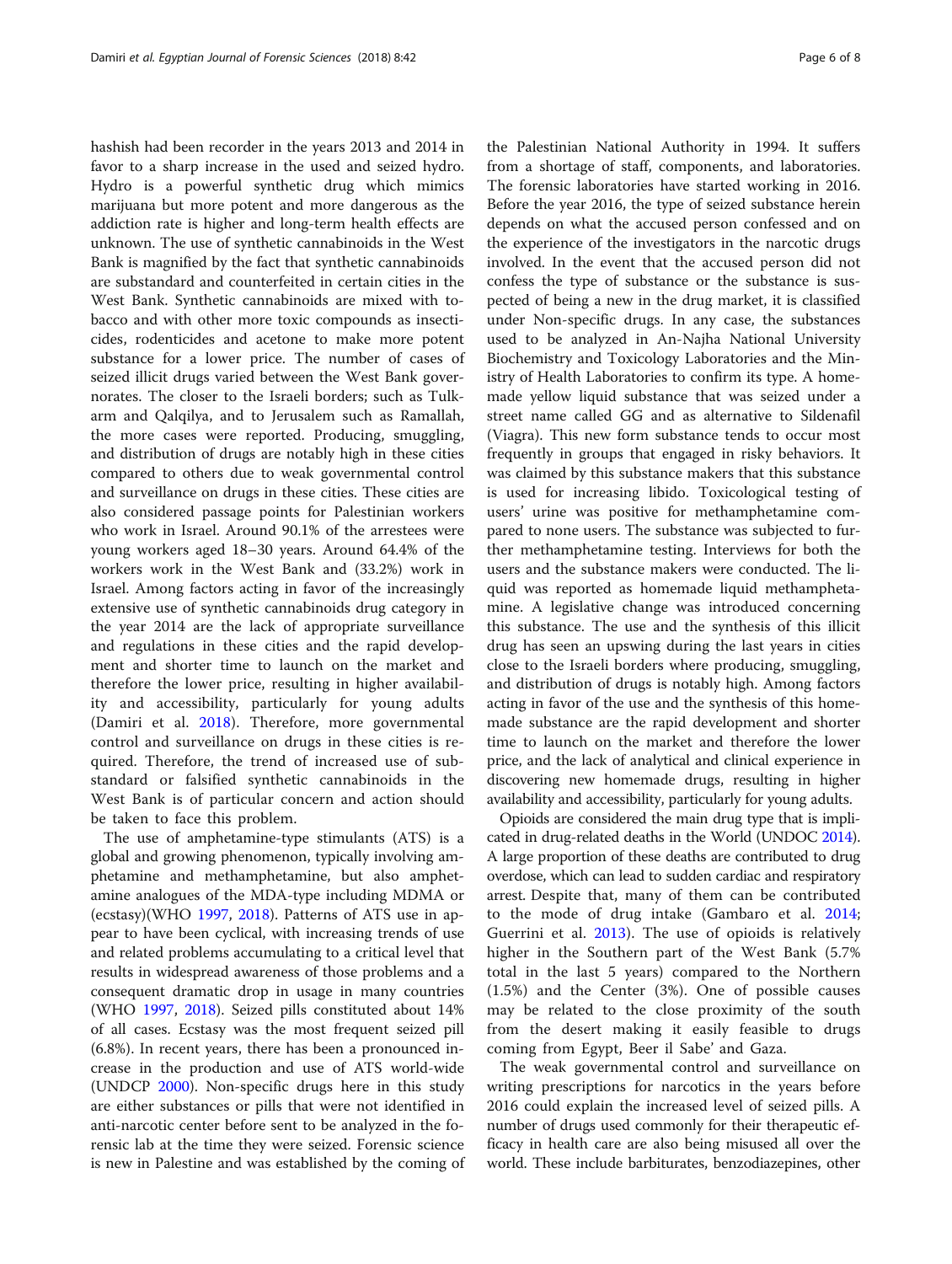<span id="page-6-0"></span>sedatives and some stimulant drugs. There must be strong regulations on the medical uses of medications that have dependence potential such as Tramadol, Diazepam (Assival), and Benzodiazepam (Clonex).

It's known that drug dependency is a multifactorial issue which relies on the duration of drug use, the type of the material used and the genetic susceptibility of the user (NIH [2007\)](#page-7-0). A previous study was conducted by the United Nations Office on Drugs and Crime (UNODC) on drug users in Palestine based on personal interviews with some drug users who were found to use drugs on daily bases (UNDCP [2000](#page-7-0)). Most drug users (82.1%) have used drugs for more than 1 year, 39.3% had used drug for more than 5 years, (47%) were convicted of second or subsequent offenses, and (28.1%) of the cases use two or more illicit drugs. Using two or more illicit drugs is of great significance due to the potential harmful effects of some drug combinations that can lead to hazardous and sometimes deadliest results. The long duration of drug use and the recurrence of the arrest call for deterrent Palestinian law against drugs possession and drug use. The illicit drug law in the West Bank was managed with the Jordanian law that was established in the West Bank in 1955 and it was modified in 1975 (Kordi [2014](#page-7-0)). This law is considered out of date regarding the new technical and pharmaceutical updates related to illicit drugs and drug use. It is also considered to be in the favor of drug users and drug dealers and always took the least harmful sentence against criminals. On the other hand, the absence of governmental rehabilitation centers and the high costs for treatment in private ones led to the absence of medical and psychosocial follow up for drug users which contributed to longer periods of drug use. Establishing of governmental rehabilitation centers in the West Bank that provide the psychological, social and medical care of drug addicts is recommended.

## Conclusions

Tracking the possession of high-risk drugs and new psychoactive substances in a society is important for policy makers in order to investigate the circumstances and impact of these substances. There is a trend in emerging new psychoactive substances (synthetic cannabinoids), manufacturing a new drug (liquid methamphetamine), and cultivating illegal drugs (marijuana) starting from the year 2013 in prefer to other used or seized substances. These factors and the ascending character of this problem are important to increase the priorities of all who are interested to combat this problem. These results are important for prevention, treatment and control and for law enforcement in the West Bank. Policies, strategies and action plans in the controlling new substances should be developed taking into account local and regional political and socioeconomic issues.

## Additional file

[Additional file 1:](https://doi.org/10.1186/s41935-018-0074-6) Summary of the number of cases of persons captured with seized drugs and substances in each governorate in the West Bank in the years 2010–2014. (DOCX 16 kb)

#### Abbreviations

ATS: Amphetamine-type stimulants; IRB: Institutional Review Board; LSD: Lysergic acid diethylamide; MDMA: Methylenedioxymethamphetamine; NPS: New psychoactive substances; NSDUH: National Survey of Drug Use and Health; PNA: Palestinian National Authority; SPSS: Statistical Product and Service Solutions; UNODC: United Nations Office on Drugs and Crime

#### Acknowledgements

We are very grateful to Palestinian Chief of Police and the directors of Anti Narcotic Department, who provided general support. Special thanks to Abdallah Eliewi for his support.

#### Availability of data and materials

Data that support the findings of this study and /or analysed during the current study are available from the corresponding author on reasonable request. Most data generated or analysed during this study are included in this manuscript. Other data that support the findings of this study and/or analysed during the current study are available from the corresponding author on reasonable request.

#### Authors' contributions

BD wrote the initial draft of the manuscript. All authors contributed to the study design and literature the search, carried out the data collection, analysed the data and prepared data tables. All authors were involved in interrupting the data and had full approval of the submitted and published version. All authors read and approved the final manuscript.

#### Ethics approval and consent to participate

The study was carried out in accordance with the ethical standards, Declarations of Helsinki. Approval was obtained from Institutional Review Board (IRB) at An-Najah National University in Palestine prior to the research conduction and the general police department approval was obtained. Confidentiality was assured by keeping the data in a safe place and by using codes instead of names. All the information were available for the research team only.

#### Consent for publication

Not applicable.

#### Competing interests

The authors declare that they have no competing interests.

#### Publisher's Note

Springer Nature remains neutral with regard to jurisdictional claims in published maps and institutional affiliations.

#### Author details

<sup>1</sup>Medicine & Health Science Faculty, Drug and Toxicology Division, An-Najah National University, Post Box 7, Nablus, West Bank, Palestinian Territories 0970, Palestine. <sup>2</sup>Department of Medicine, An-Najah National University, Nablus 0970, Palestine.

#### Received: 27 April 2018 Accepted: 10 July 2018 Published online: 13 July 2018

#### References

- Arseneault L, Cannon M, Poulton R, Murray R, Caspi A, Moffitt TE (2002) Cannabis use in adolescence and risk for adult psychosis:longitudinal prospective study. BMJ 325(7374):1212–1213
- Chadwick B, Miller ML, Hurd YL (2013) Cannabis use during adolescent development: susceptibility to psychiatric illness. Front Psychiatry 4:129
- Dajani, T. A. 2012. Substance abuse among Palestinians in the West Bank and Gaza Strip